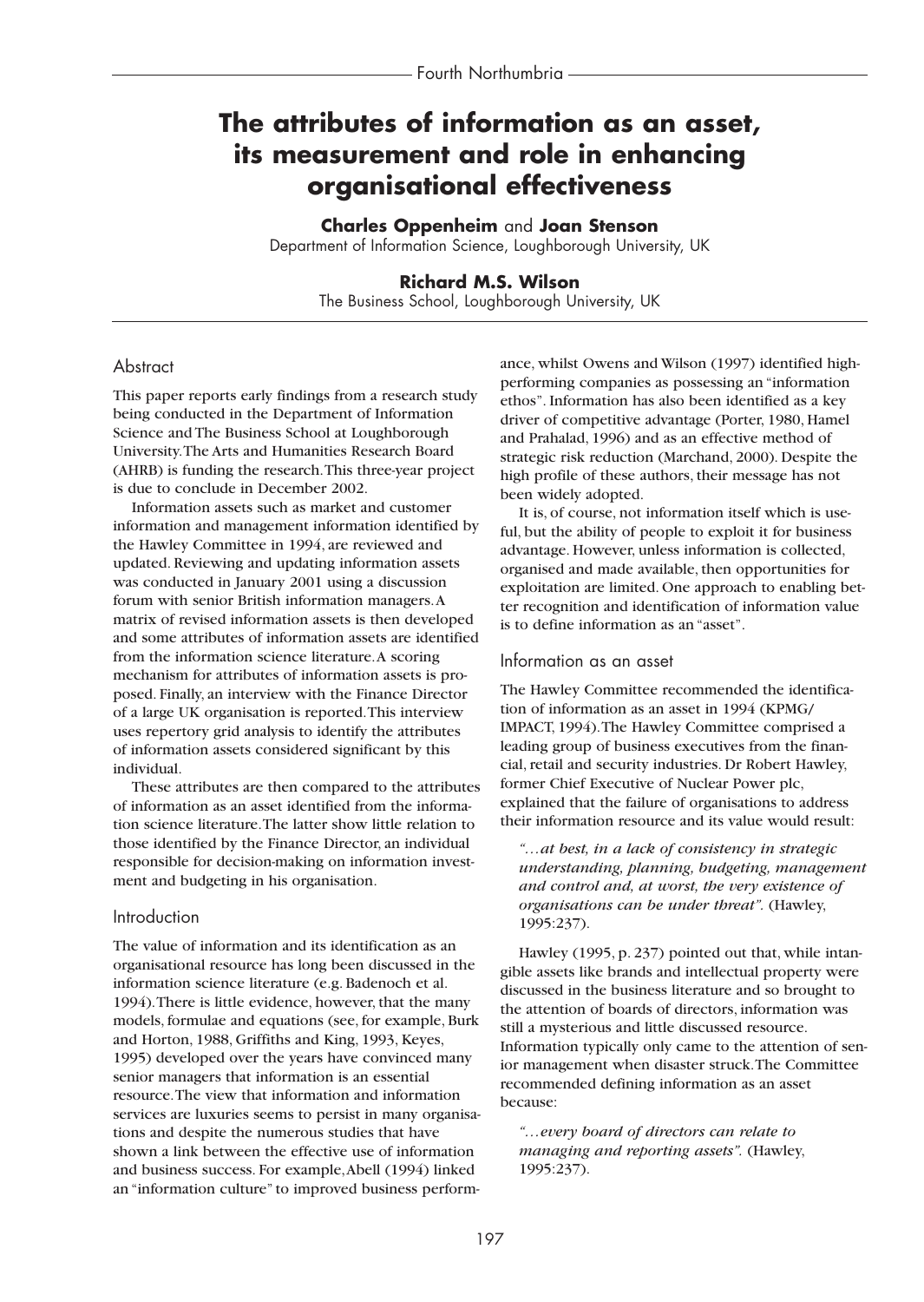The Hawley Committee's main aim was to bring information under the control and governance of boards of directors.This did not deny the dynamic nature of information, but did provide a framework for its management.This moved forward the perception of information as a resource established in Information Resource Management (IRM) to a perception of information as an "asset" in its own right. IRM identified information as an organisational resource that had a lifecycle of creation, distribution, use and disposal (Burk and Horton, 1988:18).The focus of this approach was to maximise productivity relative to costs (Black and Marchand, 1982:206). Such an approach limited an interpretation of information as a dynamic and changing resource which had the ability to acquire and lose value depending on "context and use" (Eaton and Bawden, 1991:163). Identifying information as an asset refocused attention on the information itself.

#### Information assets

The Hawley Committee (KPMG/IMPACT, 1994) argued that the first step in benefiting from the information held and used by organisations was a formal process of identification.They found that a number of information types or assets were consistently identified across organisations.

These information assets were:

*Market and Customer Information* e.g. regional utilities have large amounts of data on every household in their region, trade names and marks.

*Product Information* e.g. the depth of knowledge in particular technologies which support particular products such as fluid and thermal dynamics in the aerospace industry; this includes both registered and non-registered intellectual property rights (IPR).

*Specialist Knowledge* and information for operating in a particular area, which is often in people's heads e.g. retailing know-how amongst managers of grocery supermarkets who find even associated areas of retailing difficult to move into.This type of knowledge is now being addressed in part by knowledge management technique, but, at the time of the Hawley Report, knowledge management was not a well-established concept.

*Business Process Information* that underpins the workings of the business e.g. economic, political, share price and other information in which the equity market trades.

*Management Information,* particularly that on which major policy, competitive decisions or strategic plans will be based, e.g. economic statistics, or cost base information.

*Human Resource Information* e.g. skills databases, particularly in project- based organisations such as consultants in a technology company who need to be brought together to support a client project.Again,

these days knowledge management attempts to address this area.

*Supplier Information* e.g. trading agreements or networks of contacts for services or product development.

*Accountable Information* e.g. legally required information including shareholder information or information to deal with difficult public issues, e.g. information to defend health and safety cases or environmental pollution evidence. (KPMG/IMPACT, 1994:9-10).

These eight information assets formed the basis of a discussion forum held by us in London with a group of senior British information managers in January 2001. The discussions were intended to review and update the information assets identified by the Hawley Committee and to clarify them for the purposes of our further research.A small number of attributes of information as an asset were also presented and debated.

# Our research: revising the list

The project team made two changes to the original listing by Hawley of the information assets before presenting them to the information managers' discussion forum.

These were:

- 1) "Market and customer information" was renamed "Customer information" to reflect the widening application of customer information to inform all aspects of business.
- 2) "Competitor information" was added to differentiate this asset from management information as a whole. Highlighting competitive advantage gained from information assets requires its identification as a separate information asset.

The recommendations from the information managers' discussion group were as follows:

*Specialist Knowledge:* This term was considered confusing and out of place- especially as it brought all of the requirements to identify and define "knowledge" within the process.While recognising the importance of "knowledge" it was felt that concentration on types of information or information assets would provide a firmer foundation for later work.

*Accountable Information:* This term was not understood by the information managers as referring to legal information, for example health and safety information in legal cases.This was identified as one of the most important information assets, one often only identified under pressure of legal action. Renaming the asset as "*Legal and Regulatory*" was recommended.

*Human Resource Information:* This was regarded as an outdated term.The argument was that "people are not resources for an organisation; they are of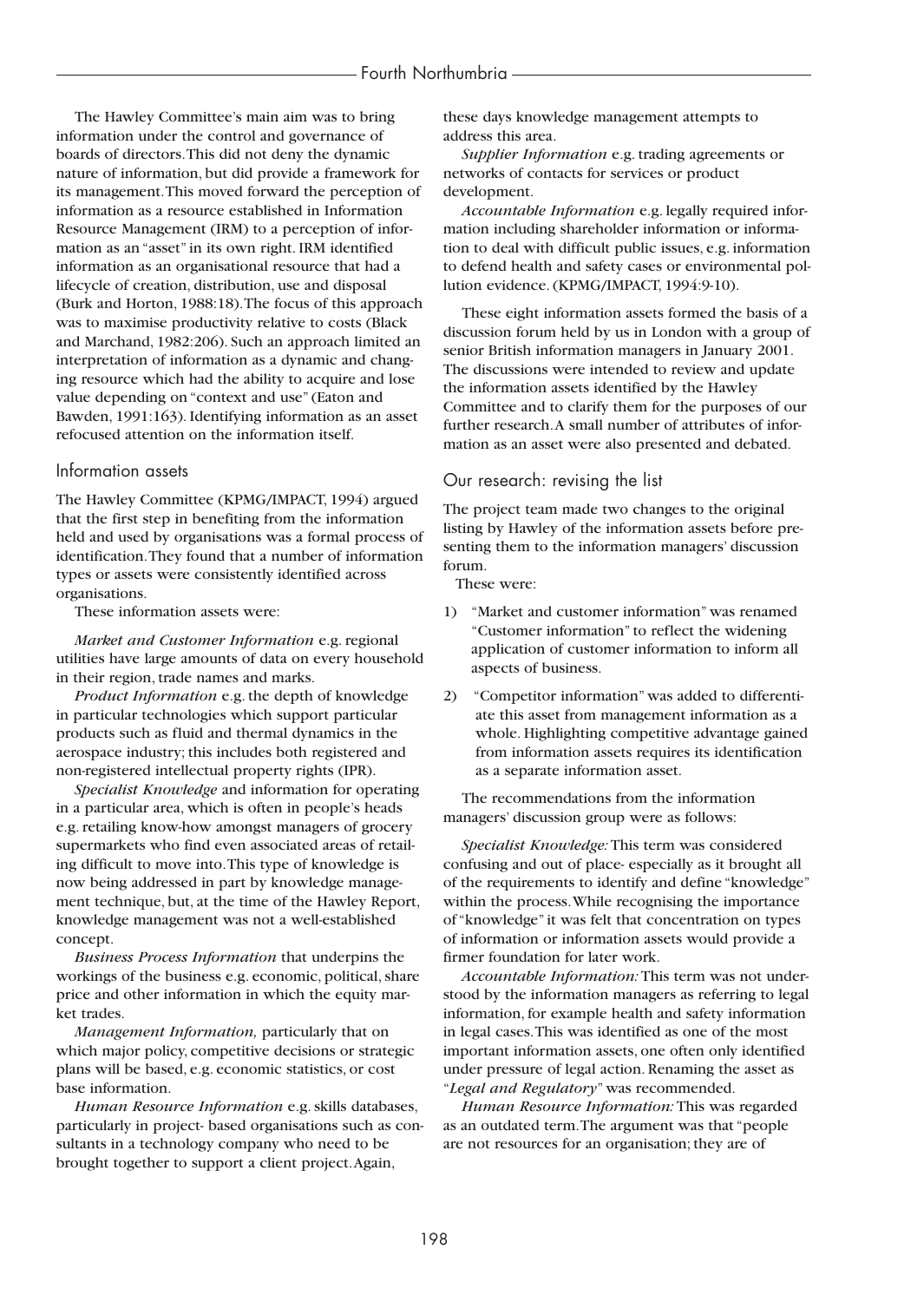course people".The term "*People Management*" was recommended instead.

*Organisational Information:* This asset was suggested as an important information type. It was not included in the Hawley Report (1994), but now is increasingly recognised by organisations as essential to organisational learning and change management.

"Organisations must be aware of the features of their organisational culture that they most value… and look at those features that make a negative contribution to corporate well-being" (Orna, 1999:131).

Of the remaining information assets, *Business Process Information* provided the most debate. Some participants argued that business process information should not be regarded as an information asset at all. Others pointed out that organisations like Cisco, the American technology giant, were packaging and selling their business processes, making such information a financial asset.The arguments for including business processes among information assets outweighed the arguments against.

The revised list of information assets based on the Hawley information assets and the discussion forum with information managers now form the columns of our proposed matrix of information assets.The matrix (Figure 1) is shown below.

The next stage of the research study was to identify the attributes of information that relate most strongly to each of these types of information asset.

#### **Figure 1:** *Information assets*



Attributes of information as an asset

A literature review was undertaken to identify the attributes of information as an asset. Many of the attributes which have appeared in the literature over the years are summarised by Repo (1986):

- Information is human. It exists only through human perception;
- Information is expandable.The free flow of information maximises its use;
- Information is compressible;
- Information is substitutable. It may save money by substituting the use of other resources;
- Information is easily transportable by using applications of new information technology;
- Information is diffusable. It tends to "leak" though we try to contain it;
- Information is shareable, giving it away does not mean losing it (Repo, 1986:374).

While all of these attributes are significant, two of them have long histories in the information and economics literature making them particularly interesting for thinking about the value of information.These are the attributes "shareable" and "expandable".Arrow (1984) explains that information cannot enter into traditional economic exchange because it becomes the possession of both buyer and seller:

"*….information is inappropriable because an individual who has some can never lose it by transmitting it*". (Arrow, 1984:142)

Information is not lost when given to others. It is *Shareable*.As such it is unlike any other resource.

The second economic attribute identified by Repo (1986:374) is *Expandable*. Information expands as more uses are found for it.This does not mean that information cannot be out of date or defunct, but even out of date information can be reused and it is this reusability of information which again makes it unique as an asset.

Attributes of information assets relating to utility are also well documented.According to Boisot (1998:83) the "…value of an information asset is derived partly from the utility of the service and partly from its positional status". *Currency* and *Accuracy* are necessary attributes for information assets (Burk and Horton, 1988:91-99).Another attribute related to quantity of information proposed by Burk and Horton (1988:91-99) is comprehensiveness.This was redefined as *sufficiency for purpose* on the recommendation of the information managers' discussion group. Even a comprehensive information collection is not useful if it does not fulfill its purpose.These attributes form the rows of the matrix of information assets.These various attributes crosscut the different information assets.This is shown in Figure 2 below.

**Figure 2:** *Attributes of information assets*



These attributes are by no means exhaustive, but they focus attention on some of the important features of information and on the need to manage information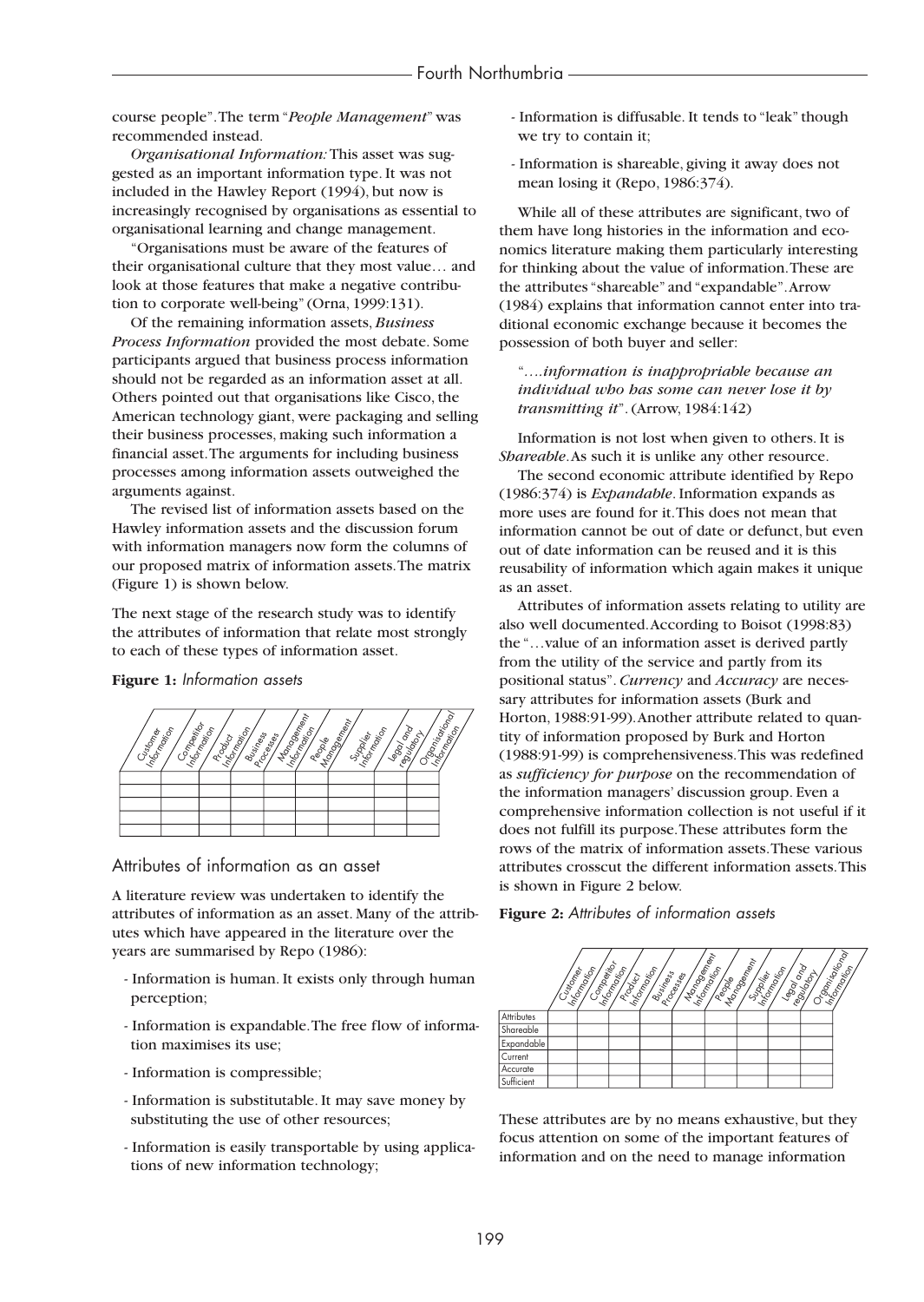actively. It is also possible to think about scoring or rating the importance of attributes to individual information assets when they are presented in this way.

# Scoring of attributes of information as an asset

The question of how to measure or score attributes of information assets once identified is a difficult one to answer.The project team first suggested a numeric system which assigned a one to five score for an attribute as related to each information asset.A score of one would mean this is a minor attribute, whilst a score of five would mean this is a crucial attribute of that particular asset.The information managers' discussion group pointed out that the temptation to add these scores up meant that an attribute which scored one for many information assets would be rated more highly than one that scored five (and was therefore essential) for just one information asset.A more visual system involving scoring by the Olympic gold, silver, bronze categories and even tin was suggested and later approved by the project Advisory Committee.The benefits of such a system were that it could be easily understood by all managers and encouraged the visualisation of a varied collection of information assets and attributes.This system will be used during the development of case studies for the project.

Another difficulty with presenting an exhaustive list of information assets and attributes from the literature is that these may not be the attributes considered significant by the managers responsible for making decisions about investment in information and information services. Five interviews were conducted with senior finance directors, information managers and strategy directors to identify those attributes of information assets which were considered significant by them.The first of these interviews is reported here.

## Interview with Finance Director – Company A

Company A was represented by its Finance Director. The company is a well-known services organisation. The purpose of the interview was to identify attributes of information as an asset, which were considered significant by this individual manager.The Finance Director's position within the organisation carried responsibility for strategic and short-term decisionmaking about information.A technique known as repertory grid analysis was used, this technique was pioneered by the psychologist George Kelly (Kelly, 1955).Although originally developed for Kelly's quite different purposes, this technique has frequently been used as a tool in management development and change (Easterby-Smith et al., 1996:12). Some examples of applications of repertory grid are job analysis, employee selection, task analysis, performance appraisal, management and development training and needs (Easterby-Smith et al., 1996:13).

#### **METHOD**

Company A's representative was presented with the set of nine information assets specified in Figure 1 as a set of nine cards. Company A's representative was then asked to consider a triad of the information assets *(Customer Information, Competitor Information and Product Information)* and chose two which had similar attributes, and one which had different attributes. He then had to describe why the two chosen were similar and why one was different creating "constructs" or attributes which could then form opposite poles on a one to five scale.The remaining six information assets were then positioned along the one to five scale in relation to the attributes identified for the triad.This process was then repeated, until in all, four triads were presented.These were 1,2,3 as above; 4,5,6 *Business Processes, Management Information, People Management;* 7,8,9 *Supplier Information, Legal and Regulatory, Organisational Information* and finally*,* 1, 5, 9 *Customer Information, Management Information, Organisational Information.*

The findings were then analysed using WebGrid II software (available at: http://tiger.cpsc.ucalgary.ca/). WebGrid II uses a "city block" distance measure (Shaw, 1980).This measure when applied to the "constructs" or attributes as described by the individual allows natural clusters to emerge.These may then be grouped as part of a coherent concept, for example Future – Quantitative. In Figure 3 below the darker green areas, mainly in the centre for Finance Director, Company A, show a high score i.e. the asset is felt to be more significant to the right attribute.The white areas show a low score i.e. the asset is felt to be more significant to the left attribute.

## **Figure 1:** *Finance Director, Company A: Attributes of Information as an Asset.*

The findings for Finance Director, Company A were as follows:



#### **ASSETS**

High matches indicate that the relevant assets share a similar or identical rating. For the Finance Director of Company A information assets are clustered into four main groups.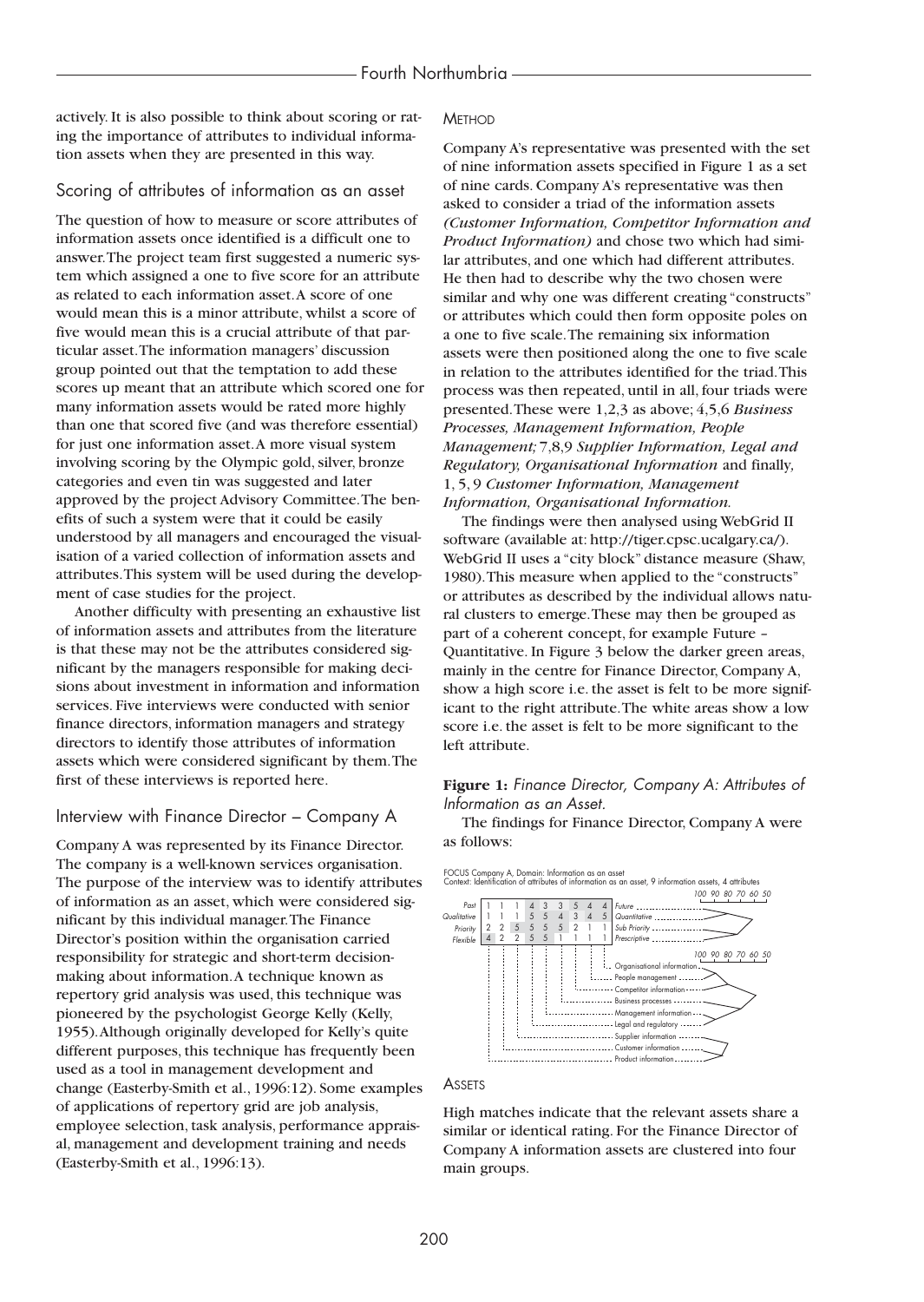*Group one* contains *Organisational Information, People Management* and *Competitor Information*. *Organisational Information* and *People Management* matched at 94%, showing a strong linkage of organisational culture and people, as might be expected. *People Management* also linked to *Competitor Information* at 82%, showing a perception of dependence on people for competitive advantage.

*Group two* contains *Management Information* and *Legal and Regulatory* which matched at 94%, clearly linking these formal information assets.

*Group three* contains *Supplier Information, Customer Information* and *Product Information. Customer Information* and *Product Information* linked at 88%, while *Supplier Information* joins *Customer Information* at 82%. By linking products and customers and suppliers and customers, Company A shows that it is flexible in a changing consumer market. Company A is quick to meet the demands of the market, no doubt often negotiating with suppliers and changing products. It should be noted that this group did not join to the other Information Assets above 50%, reflecting perhaps the Finance Director's overall view that the identification and use of information assets should change as business priorities change.

"We identify the area we want to go into and then we find the information we need". Finance Director, Company A

Finally, for the Finance Director of Company A, *Business Processes* matched with *Group two* at 69%. *Business Processes* and *Group two* matched with *Group one* at 63%.

#### **ATTRIBUTES**

The attributes identified by the Finance Director of Company A are made up of two main groups:

*Group one* contains Past – Future and Qualitative – Quantitative and match at 80.5%.The linking of these attributes suggests that information presented either in qualitative or quantitative form is essential for both future planning and evaluating past performance.

*Group two* contains Priority – Sub-Priority and Flexible – Prescriptive and match at 72.2%.This appears to suggest that information is viewed as a means to an end, it can be prioritised according to business needs. Information format is also important, either providing flexibility or limiting and prescribing use.

*Group one* and *group two* link at 57.3%.

It is clear that the attributes identified by the Finance Director of Company A do not have similarities with those identified in the information science literature.The participant's perspective is much broader and concerned with business direction and development rather than individual types of information.The

overarching impression is of an organisation comfortable with its information and secure in the view that it can acquire any necessary information externally to fulfil a future business need.

# **Conclusion**

This paper has identified information assets and some attributes of information assets as discussed in the information science literature. It has also presented an analysis of the attributes of information assets considered significant by a Finance Director in a large information intensive UK organisation. It is clear from these initial findings that the attributes identified in the literature are not those on the mind of this particular senior manager. Further interviews will illuminate this further and add to the list of attributes identified.

# **References**

- Abell,A. (1994) *An information policy for Business Link Hertfordshire*, Hertfordshire: University of Hertfordshire Press.
- Arrow, K. J. (1984) "The economics of information" in *Collected papers of Kenneth J.Arrow: the econom*ics of information, (Volume 4), Oxford: Blackwell.
- Badenoch, D., Reid, C., Burton, P., Gibb, F., Oppenheim, C. (1994) "The value of information" in Feeney, M. and Grieves, M. (eds.), *The value and impact of information,* West Sussex: Bowker Saur, pp. 9-78.
- Black, S.N. and Marchand, D.A. (1982) "Assessing the value of information in organisations: a challenge for the 1980's", *The information society journal,* 1 (3): 191-225.
- Boisot, M.H. (1998) *Knowledge assets: securing competitive advantage in the information economy,* Oxford: OUP.
- Burk, C. and Horton, F. (1988) *Infomap: a complete guide to discovering corporate information resources,* Englewood Cliffs: N.J. Prentice-Hall.
- Easterby-Smith, M.,Thorpe, M. and Holman, D. (1996) "Using repertory grids in management",*Journal of european industrial training,* 20 (3): 3-30.

Eaton, J.J. and Bawden, D. (1991) "What kind of resource is information?" *International journal of information management,* 11 (2:156-165.

- Griffiths, J. and King, D.W. (1993) *Special Libraries: increasing the information edge,* Washington, D.C.: Special Libraries Association.
- Hamal, G. and Prahalad, C.K. (1996) "Competing in the new economy: managing out of bounds", *Strategic management journal,* 17: 237-242.